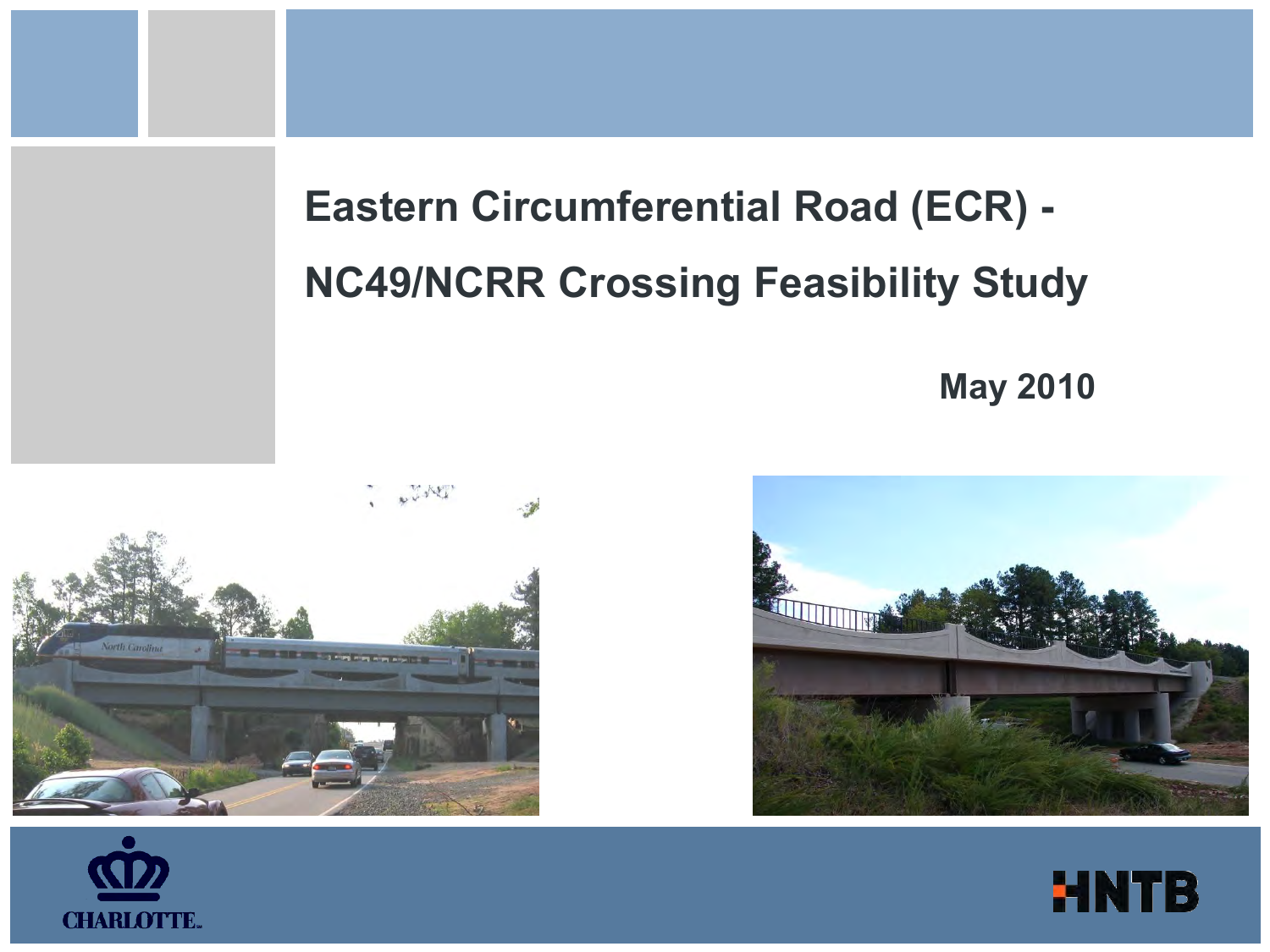### **Outline**

- Project Overview
- Transportation Planning Context
- Project Goals
- Feasibility Study Concept Overview
- Design Criteria & Assumptions
- Concept Screening
- Recommended Design Concept
- Next Steps



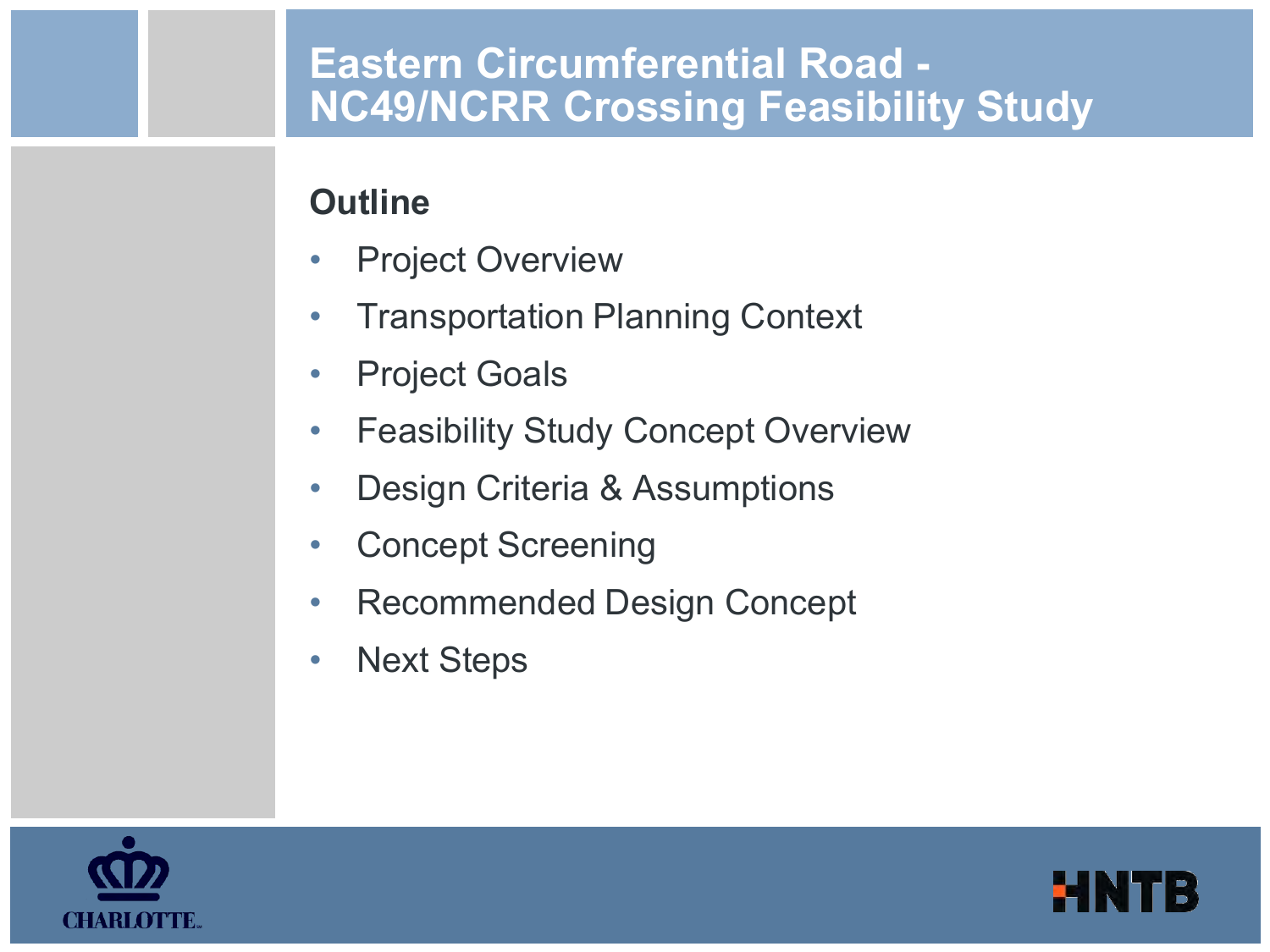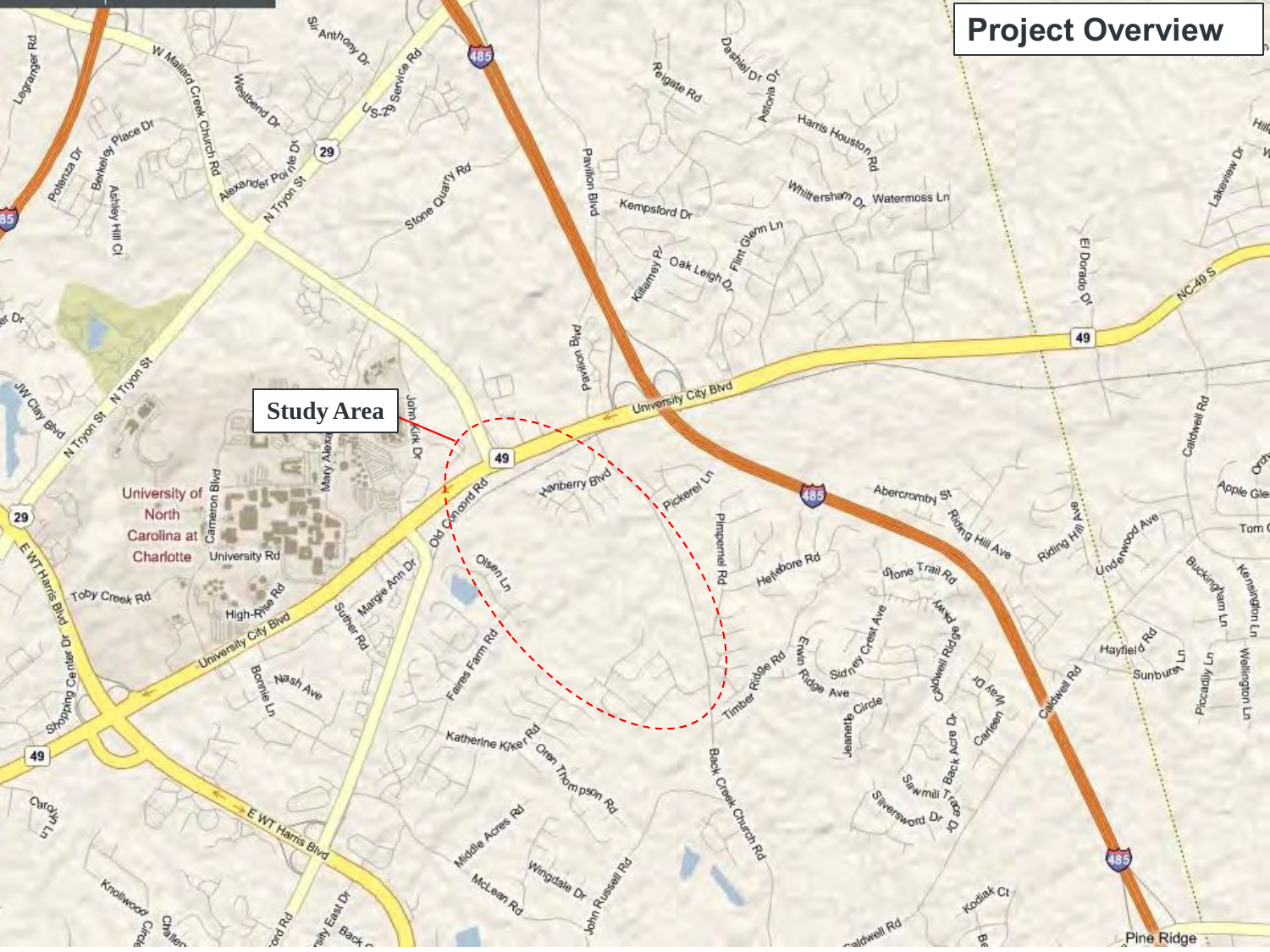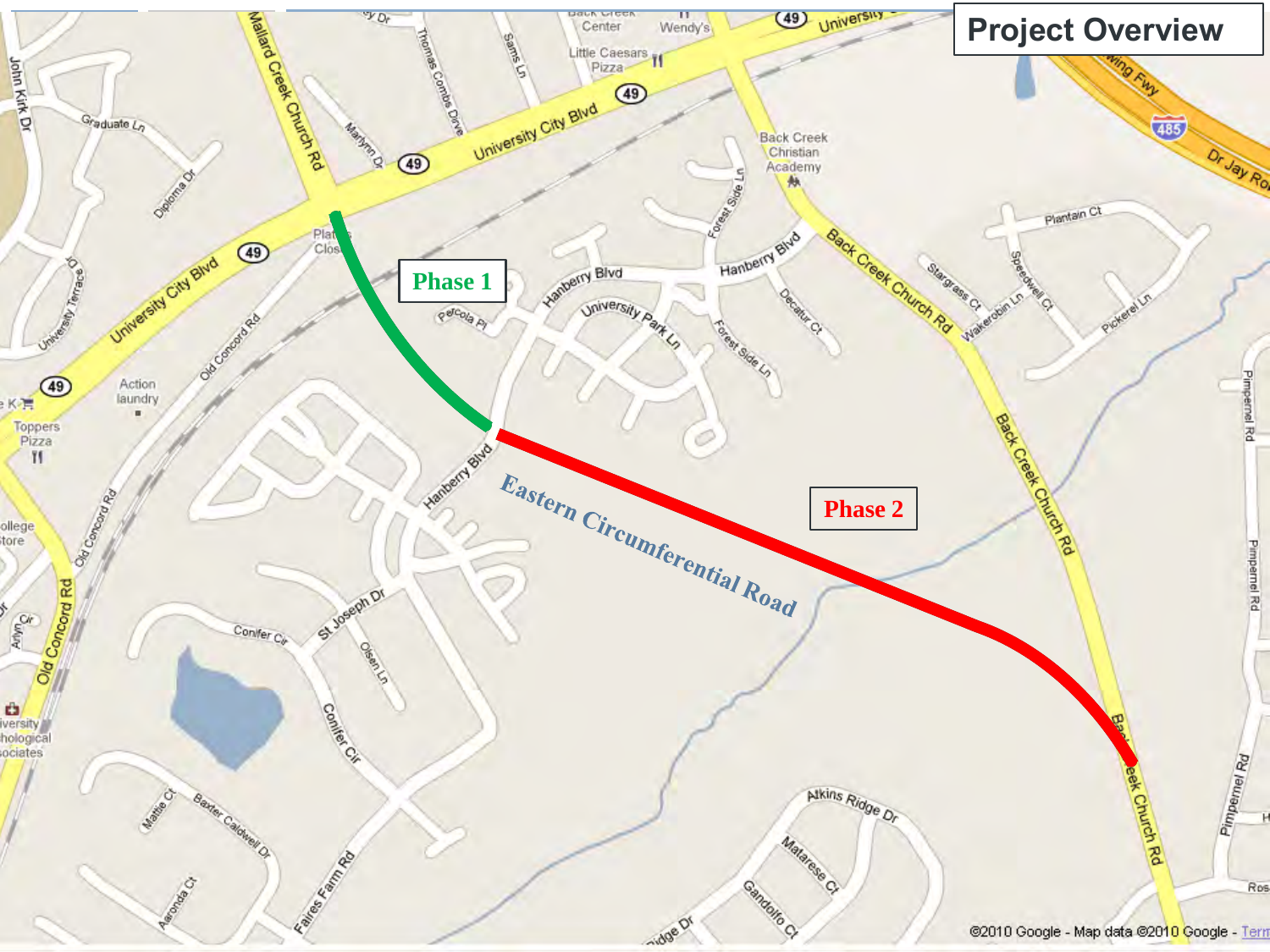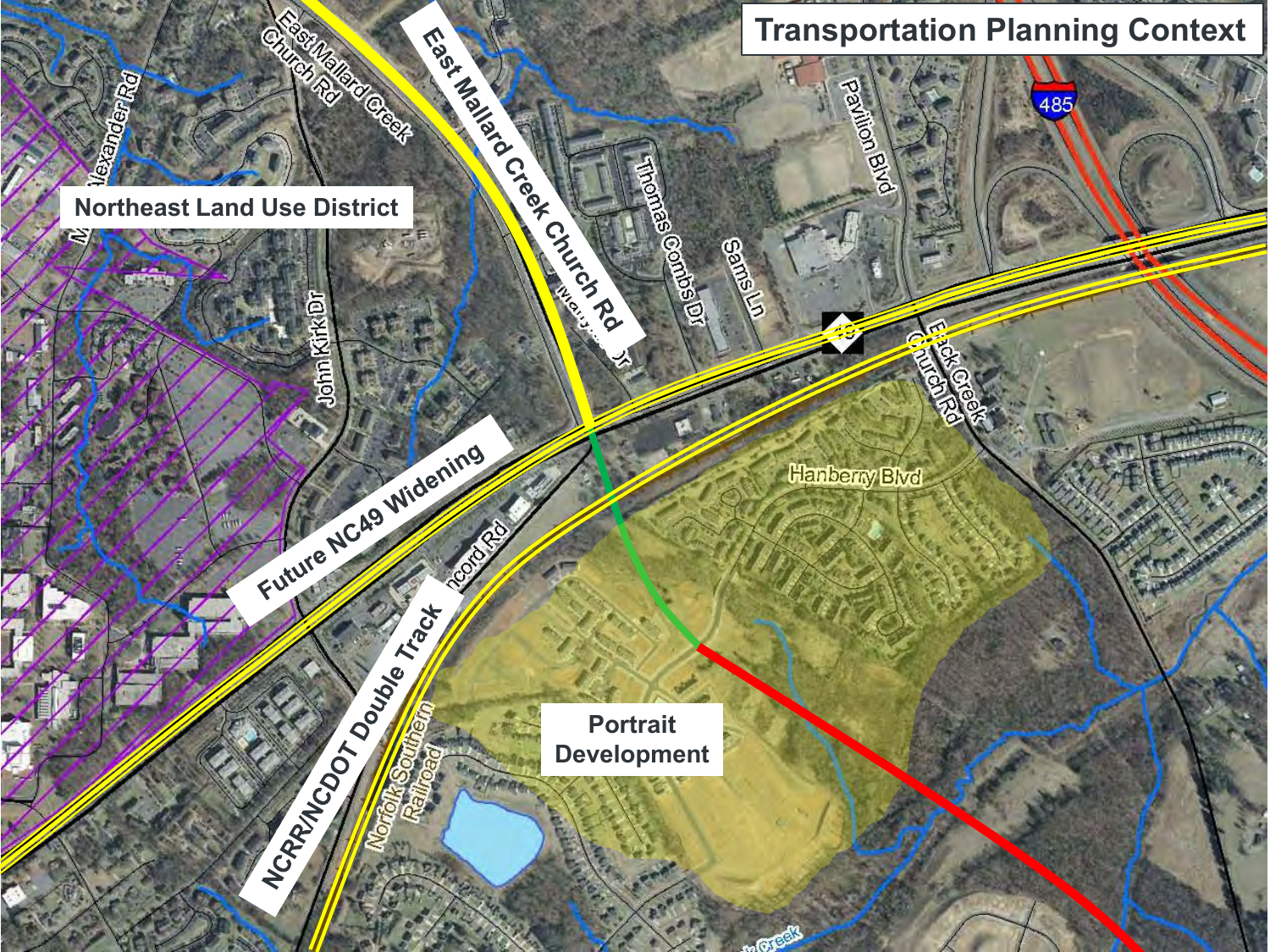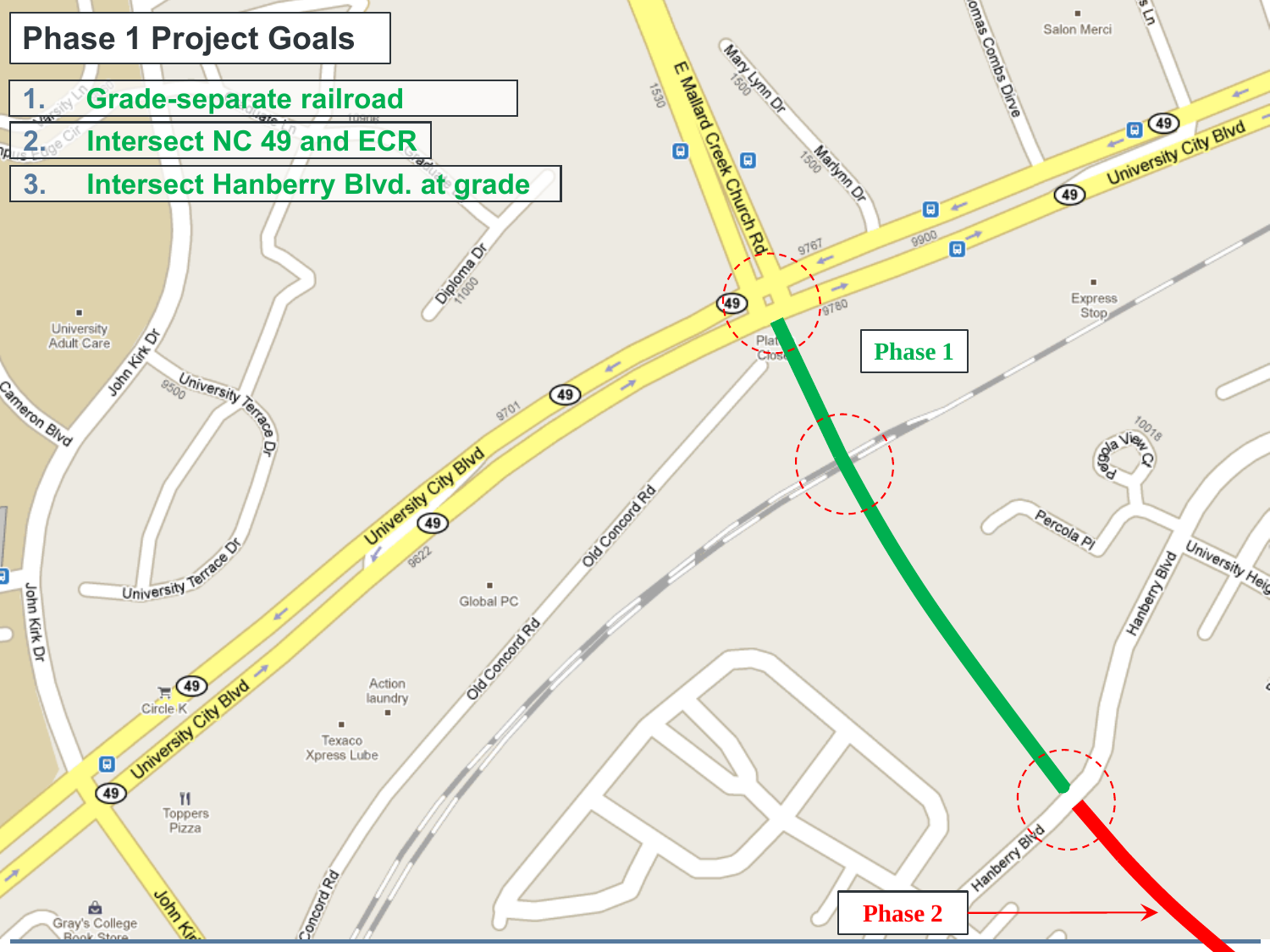#### **Design Criteria & Assumptions**

- Design standards and references:
	- City of Charlotte USDG
	- NCDOT Design Manuals
	- AASHTO "Green Book"
	- NCRR & NS Railroad Design Standards



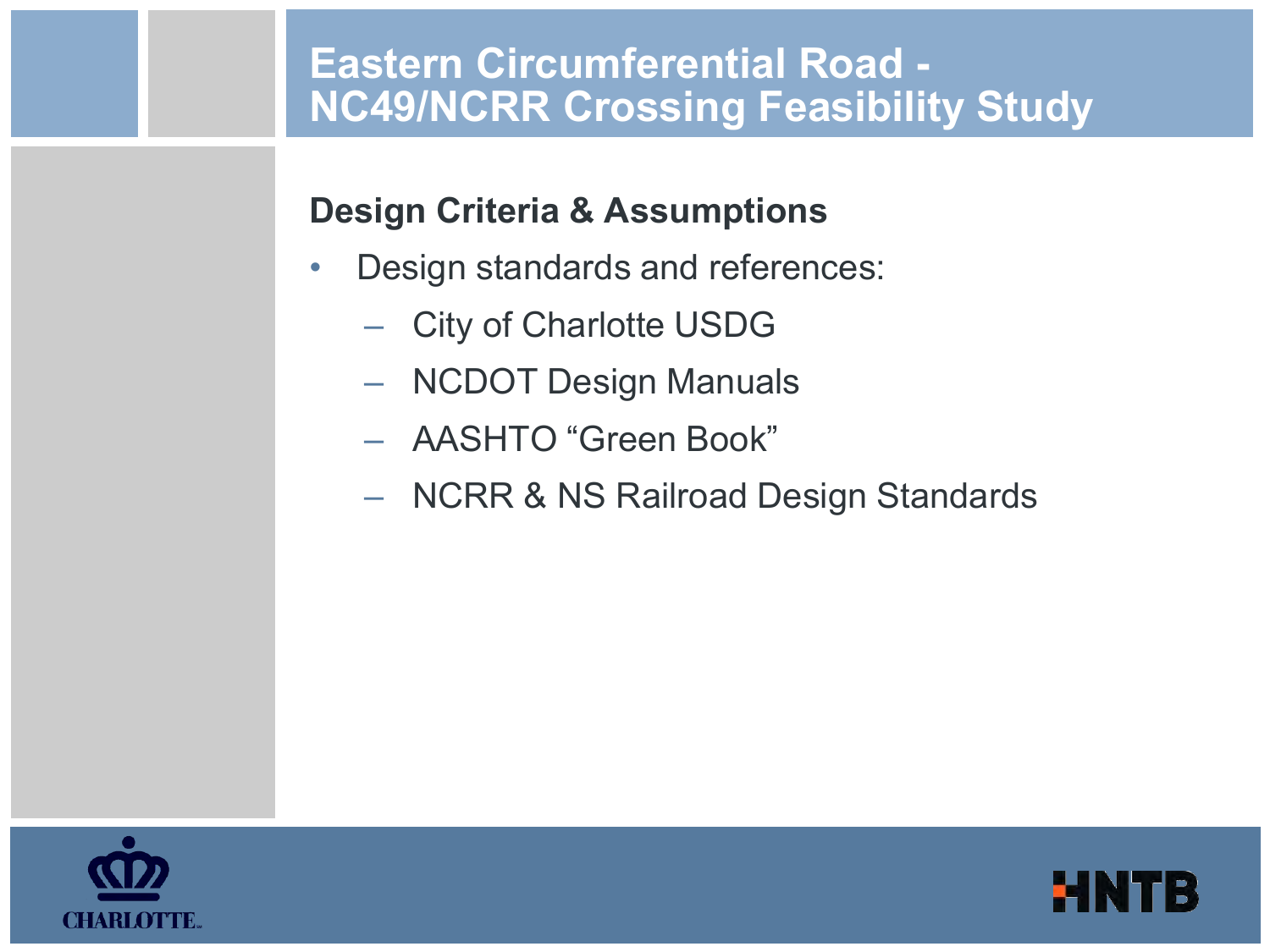## **Eastern Circumferential Road**





**Designated as Parkway/Divided Collector** – **Design/Posted Speed = 50 mph/45 mph**

**HN1** 

B

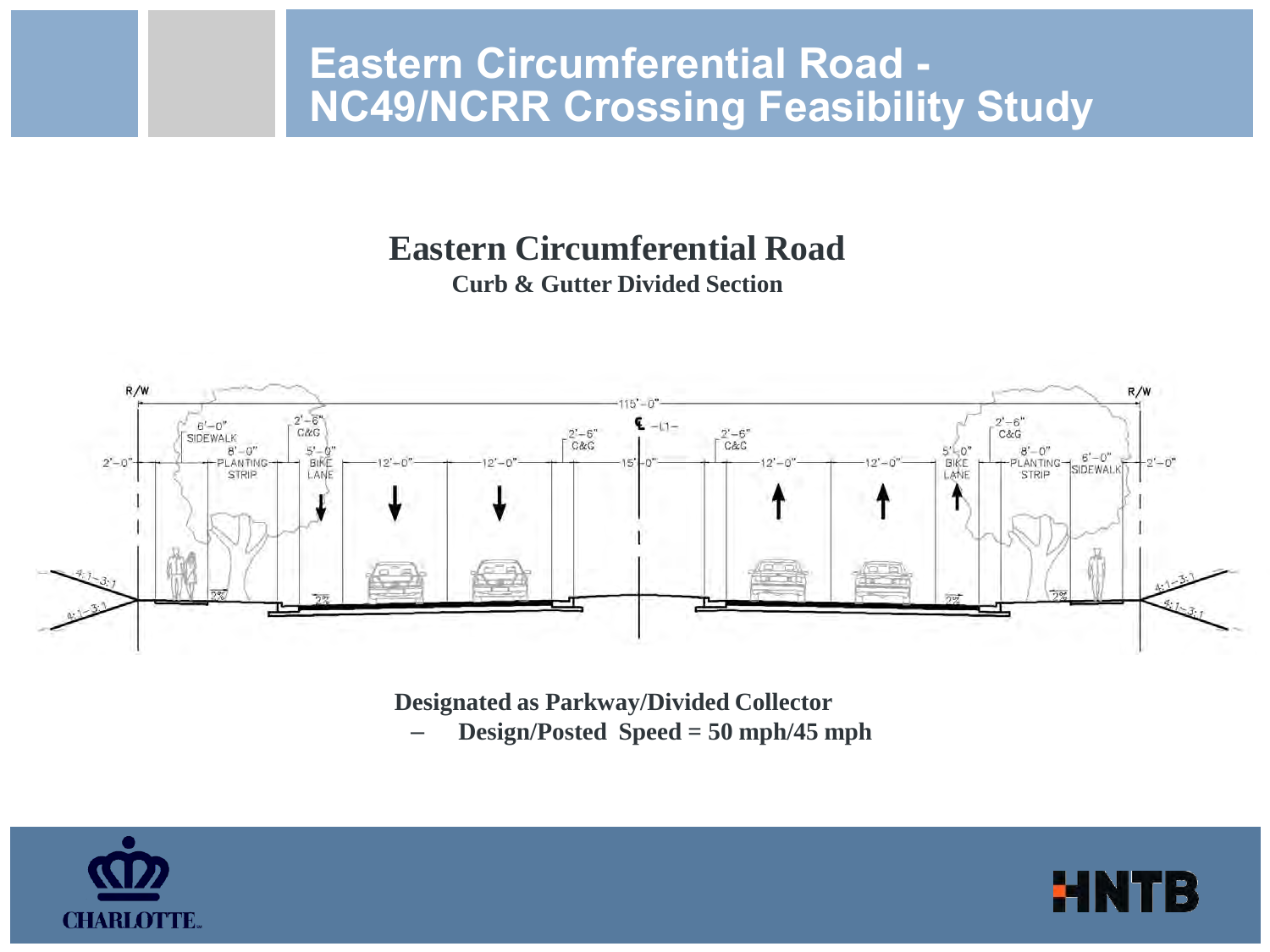#### **NC 49 Shoulder Section**



- **NC 49 designated as Parkway/Divided Arterial**
	- **Design/Posted Speed = 50 mph/45 mph**

MI

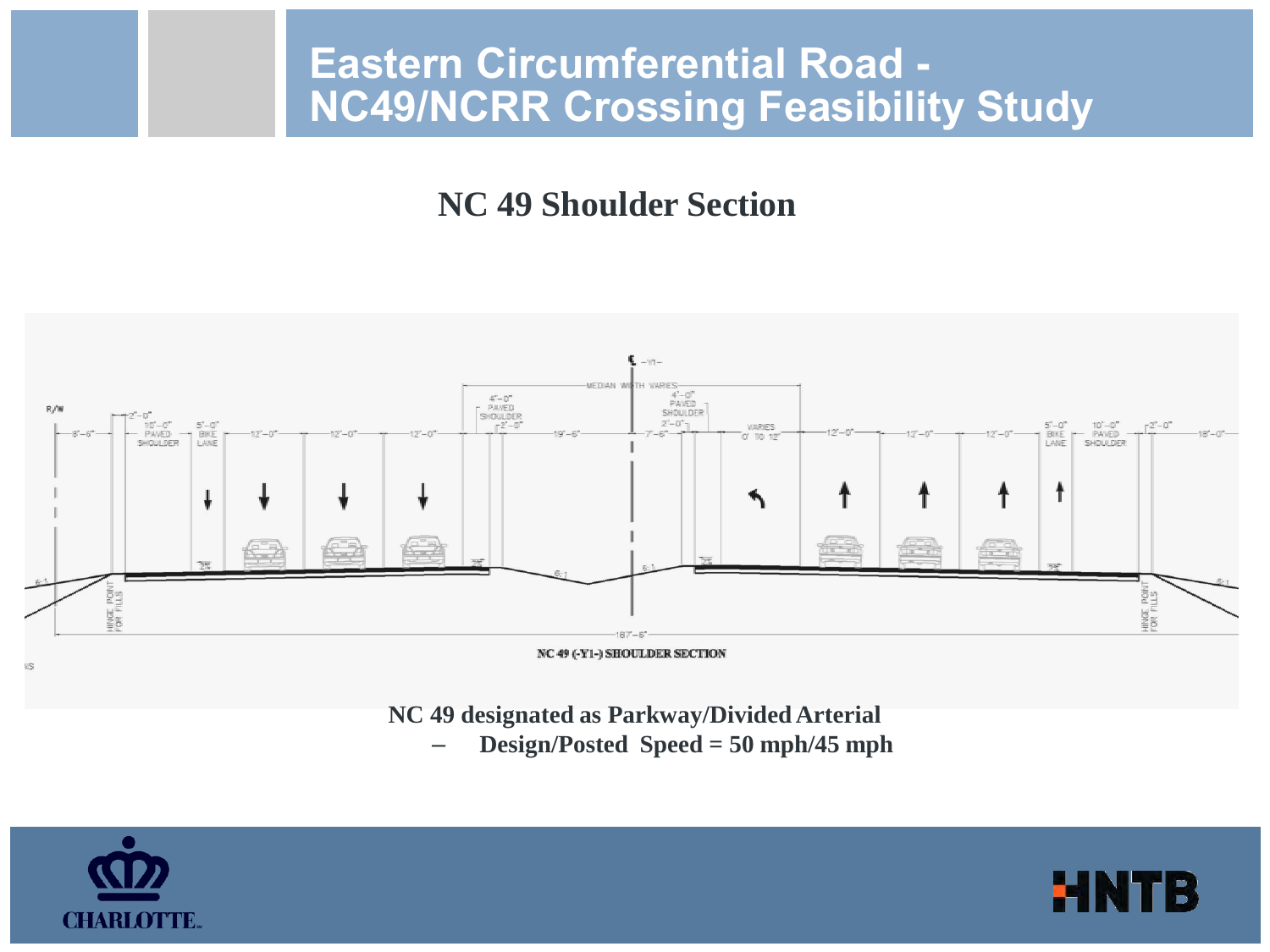**NS Railroad Bridge Section under ECR Looking West**





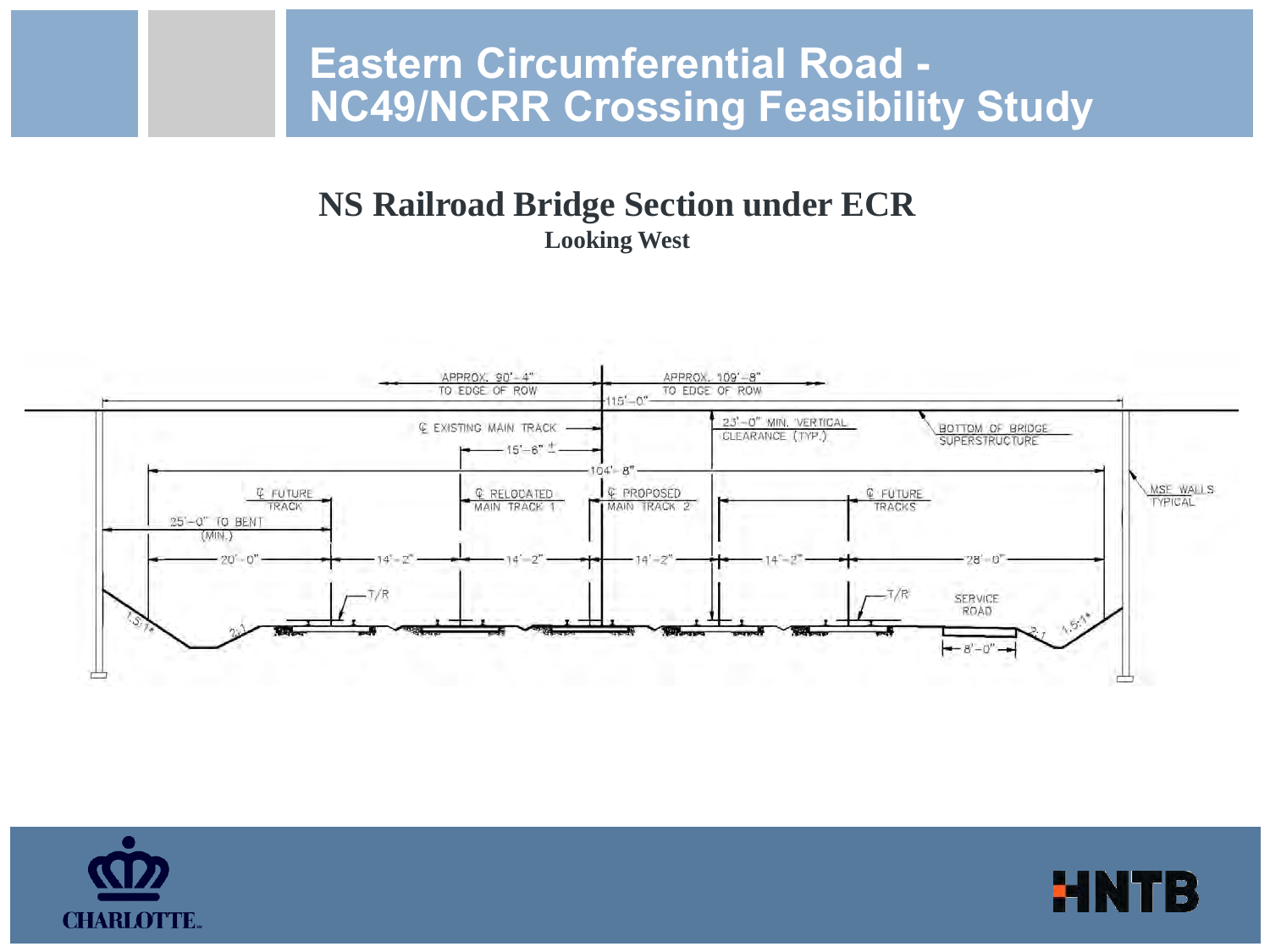#### **NS Railroad Bridge Section over ECR**





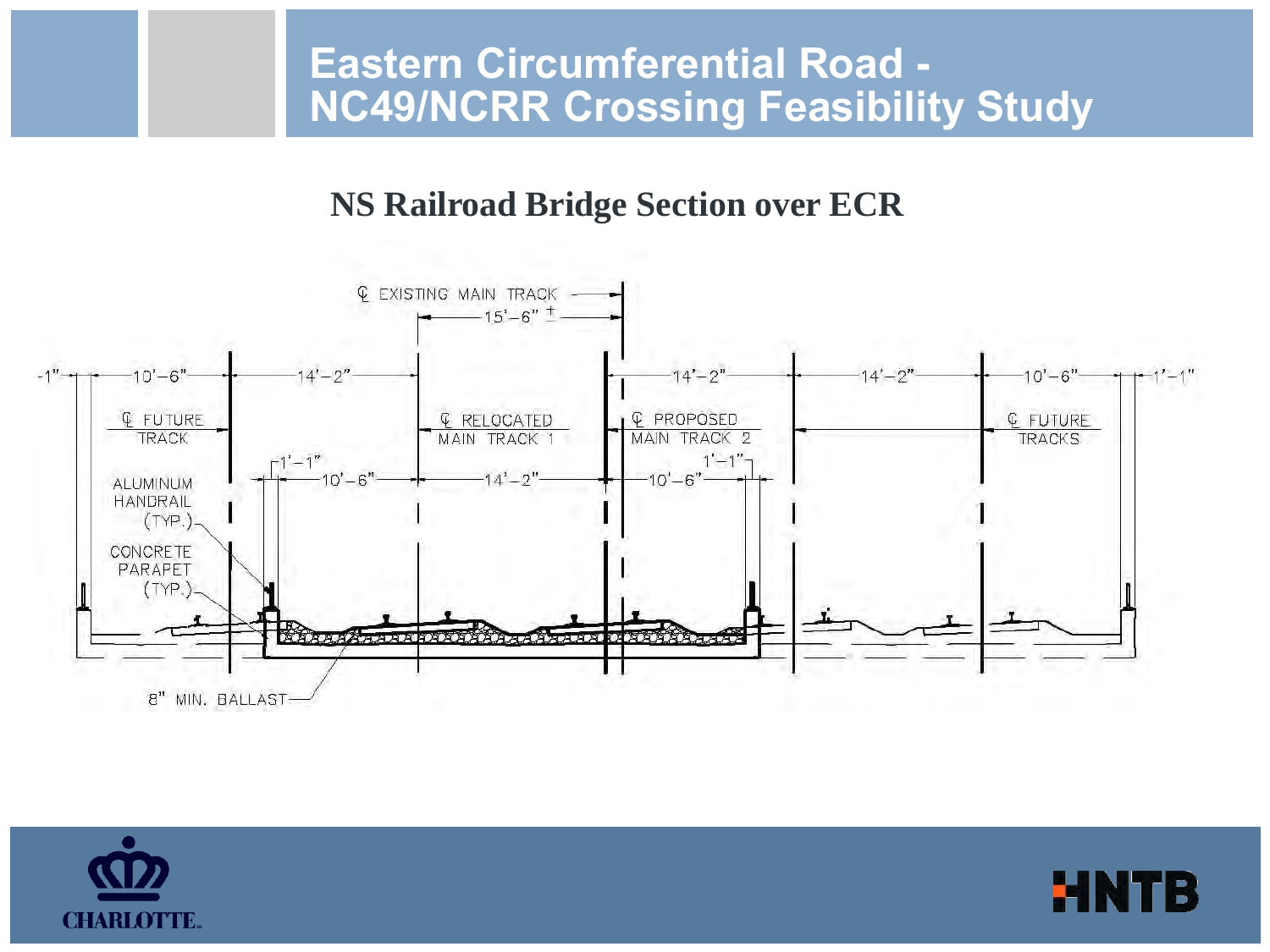#### **Feasibility Study Concept Overview**

### – Alt. 1: ECR bridged over NC 49 & NCRR with connector road

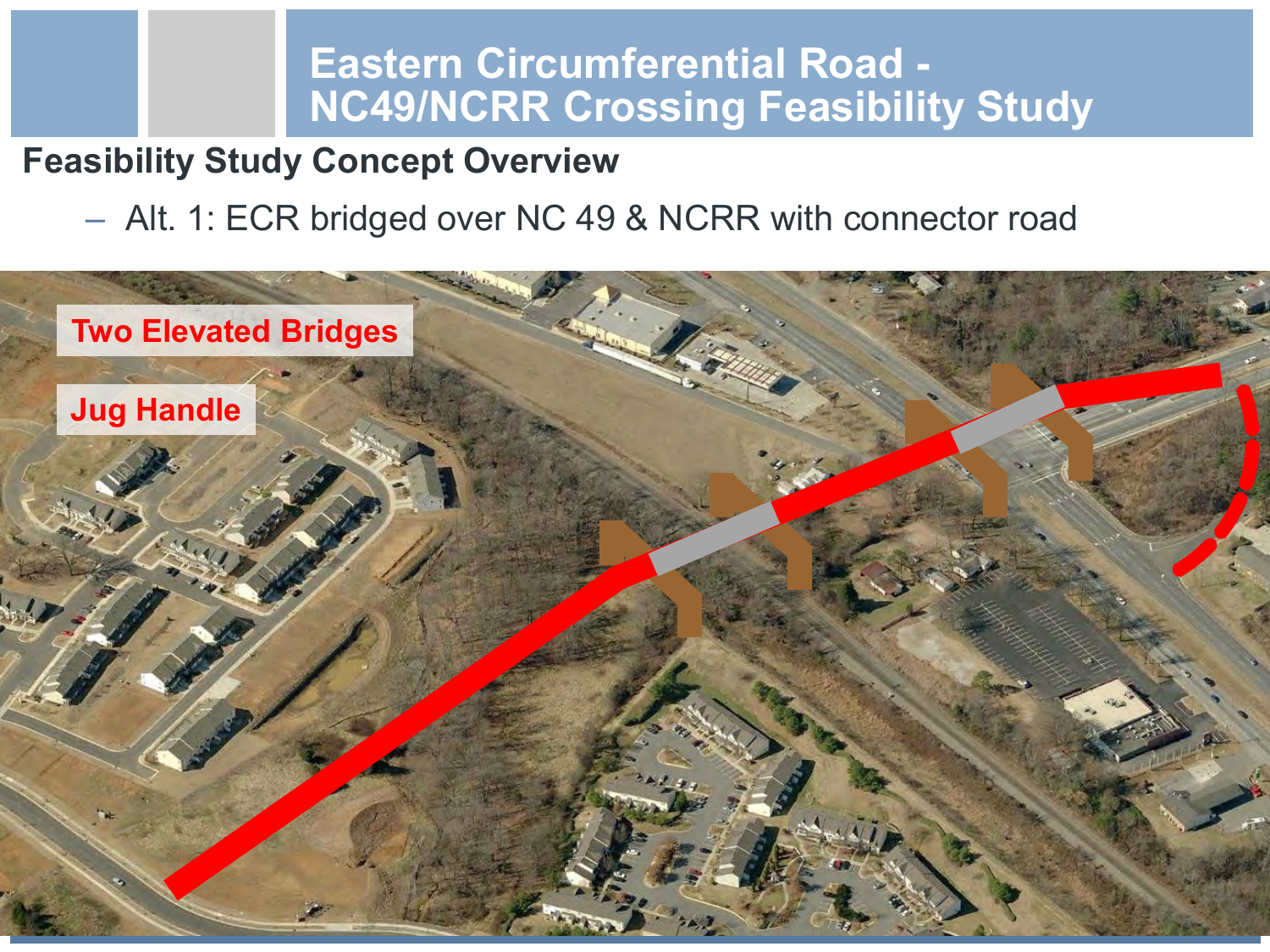#### **Feasibility Study Concept Overview**

#### – Alt. 2: ECR under NC49 & NCRR with connector road

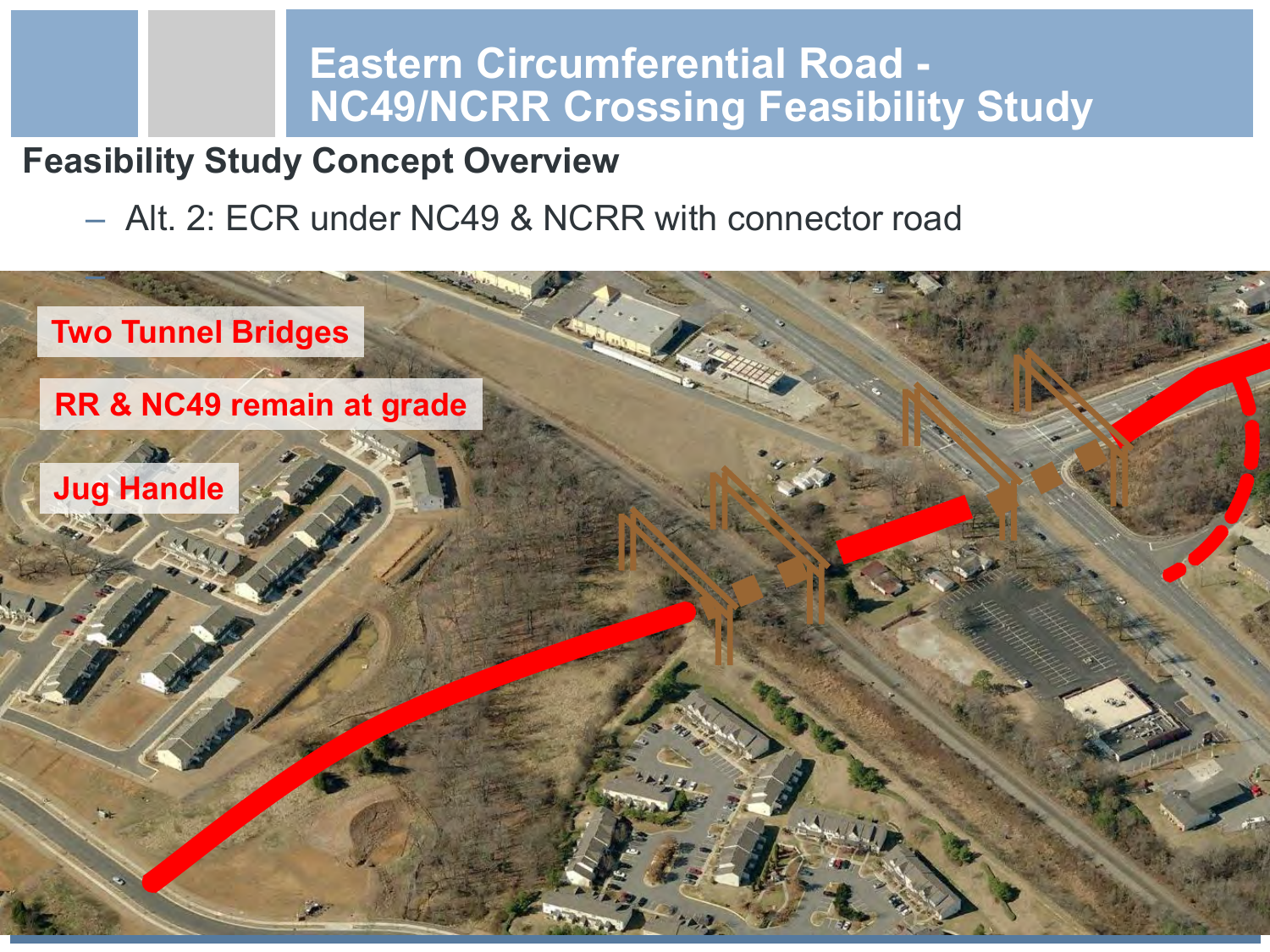## **Feasibility Study Concept Overview**

#### – Alt. 3A: ECR under NCRR & NC49 depressed for at grade intersection

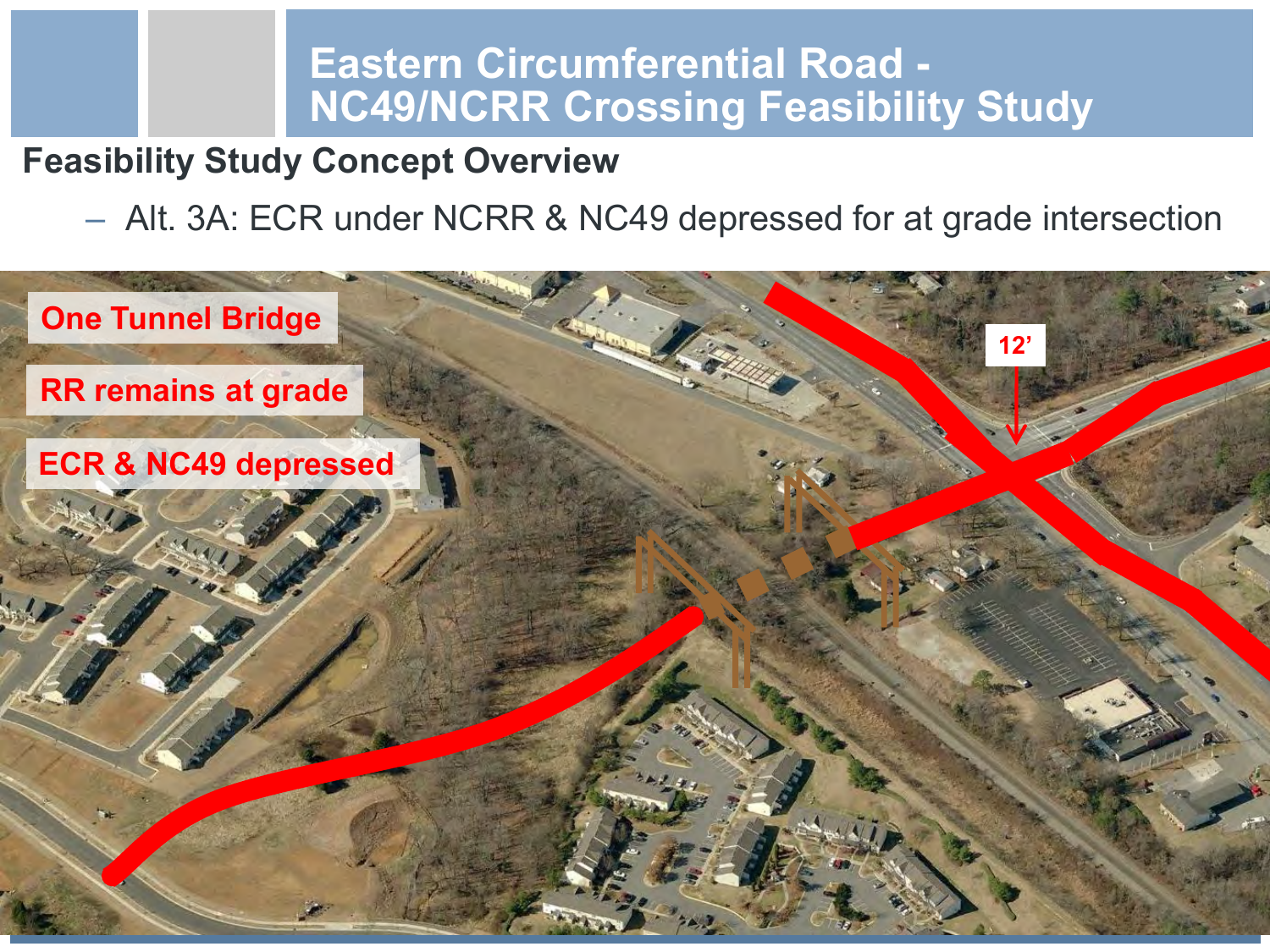#### **Feasibility Study Concept Overview**

#### – Alt. 3B: ECR over NCRR & NC49 elevated for at grade intersection

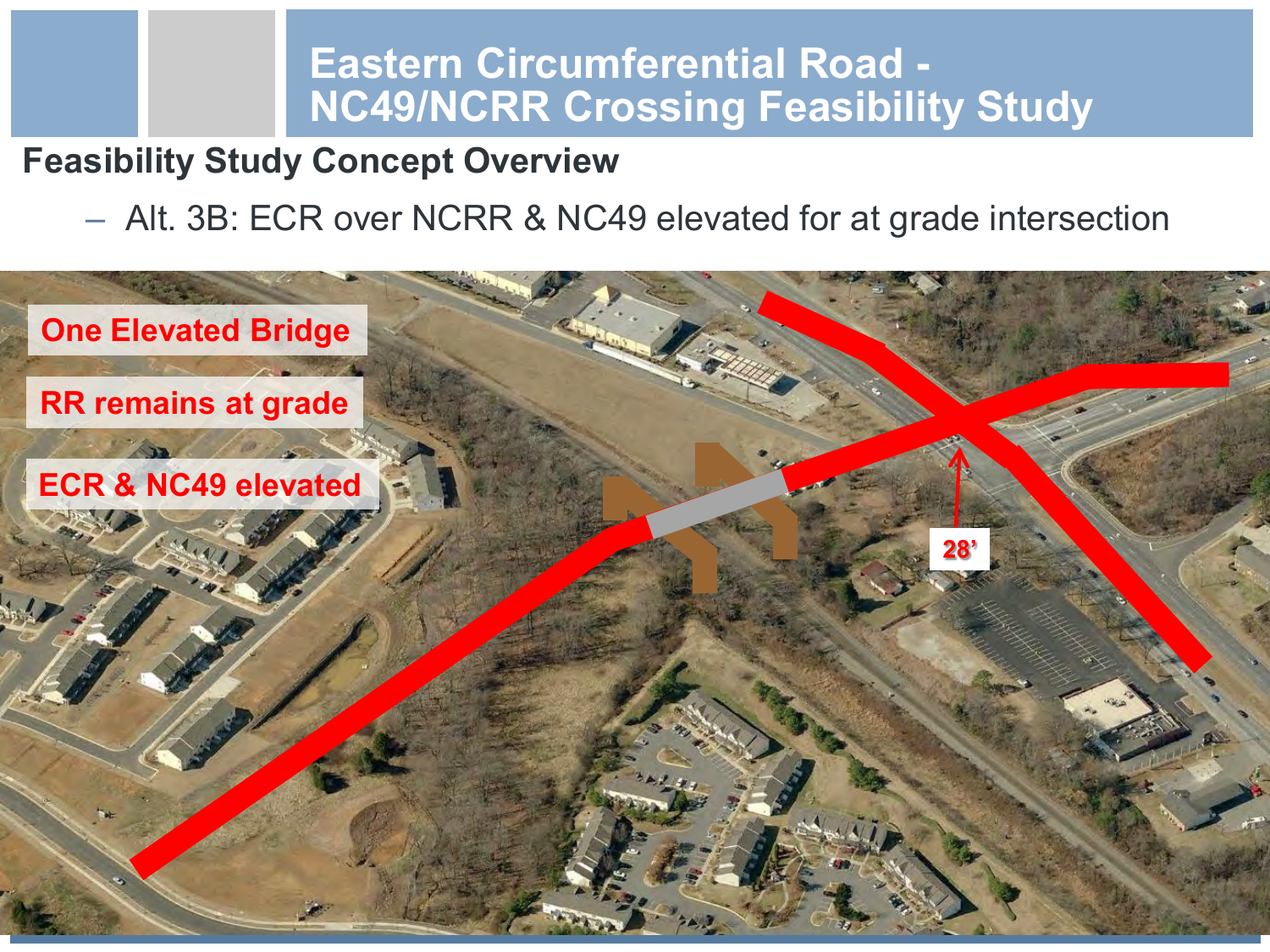| <b>Concept Screening Criteria</b>       | Alt <sub>1</sub><br><b>ECR over</b> | Alt <sub>2</sub><br><b>ECR under</b> | Alt 3A<br><b>Depress</b><br>NC 49/ECR | Alt 3B<br><b>Elevate</b><br>NC 49/ECR |
|-----------------------------------------|-------------------------------------|--------------------------------------|---------------------------------------|---------------------------------------|
|                                         |                                     |                                      |                                       |                                       |
| Multi-family Development Impacts        | X                                   | $\times$                             |                                       | $\times$                              |
| Opinion of Probable Cost (2010 Dollars) | \$30.7 M                            | \$30.3 M                             | \$24.5 M                              | \$47.2 M                              |
| Driveway Closures                       |                                     | $\overline{2}$                       | $\overline{3}$                        |                                       |
| Closure of Marlynn Drive                | X                                   | X                                    |                                       | X                                     |
| Approximate Length of ECR Re-build      | 940                                 | 2050'                                | 940'                                  | 940'                                  |



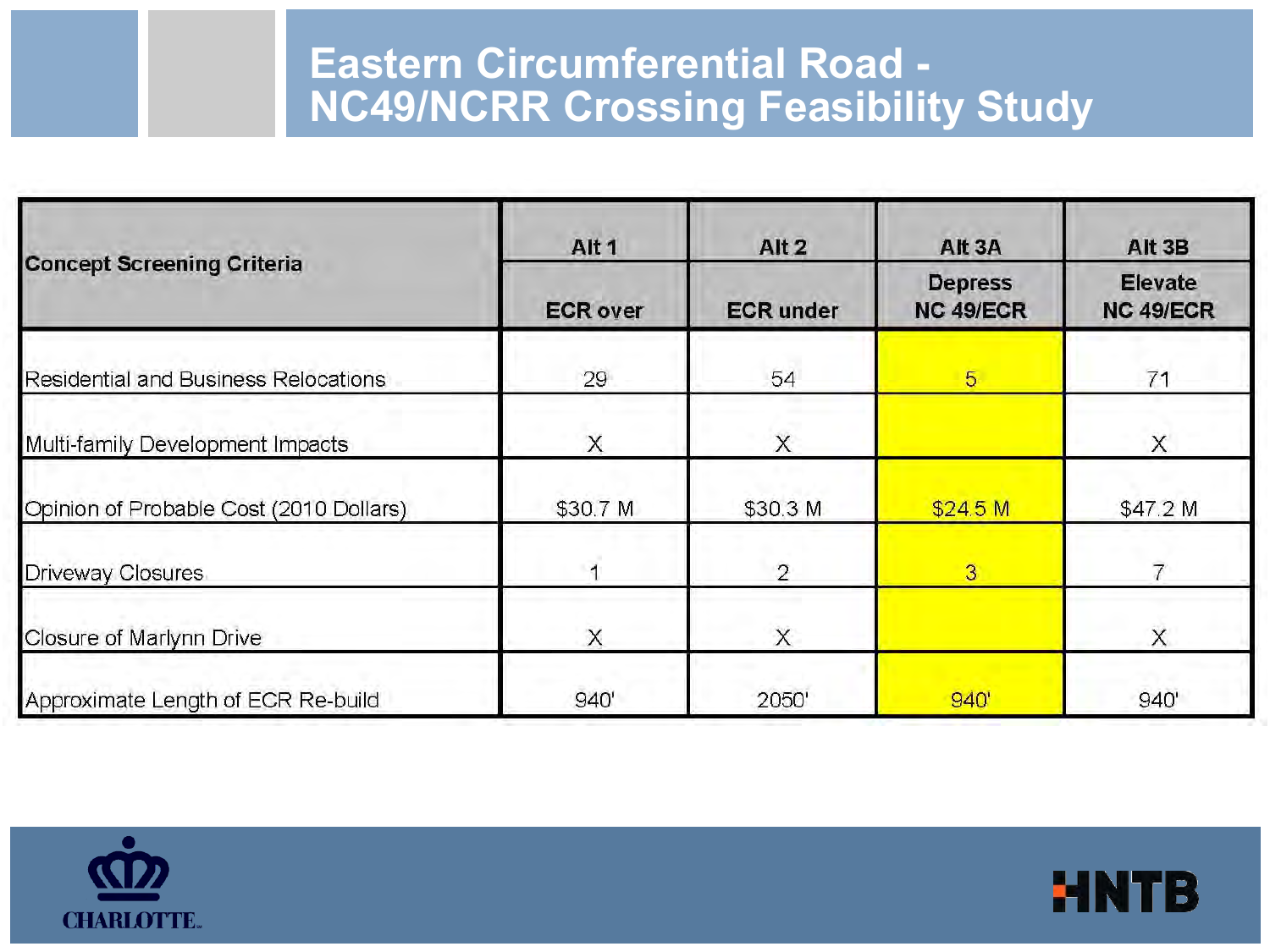### **Recommended Design Concept 3A**

- Advantages:
	- Minimizes relocations and impacts to adjacent multi-family developments
	- Minimum rework to existing ECR
	- No driveway closures on ECR
	- Does not require closure of Marlynn Drive
	- Lowest cost option



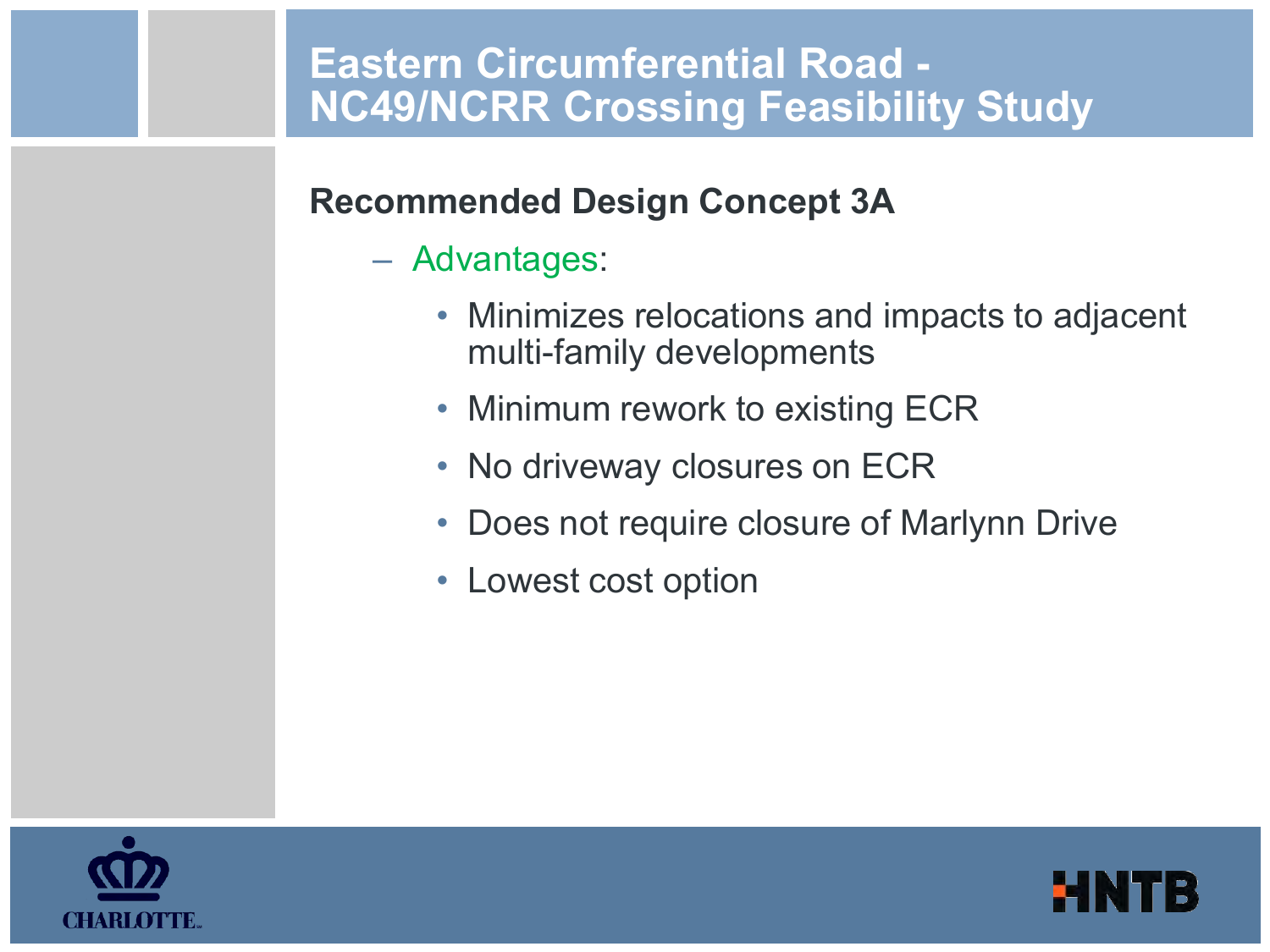## **Recommended Design Concept 3A**

- Disadvantages:
	- Higher right-of-way costs (\$8.4 million)
		- 1 business valued at over \$4 million
	- Requires temporary track to maintain traffic during bridge construction
	- Requires driveway (3) closures on NC49
	- Potential utility and drainage conflicts due to lowering existing NC 49